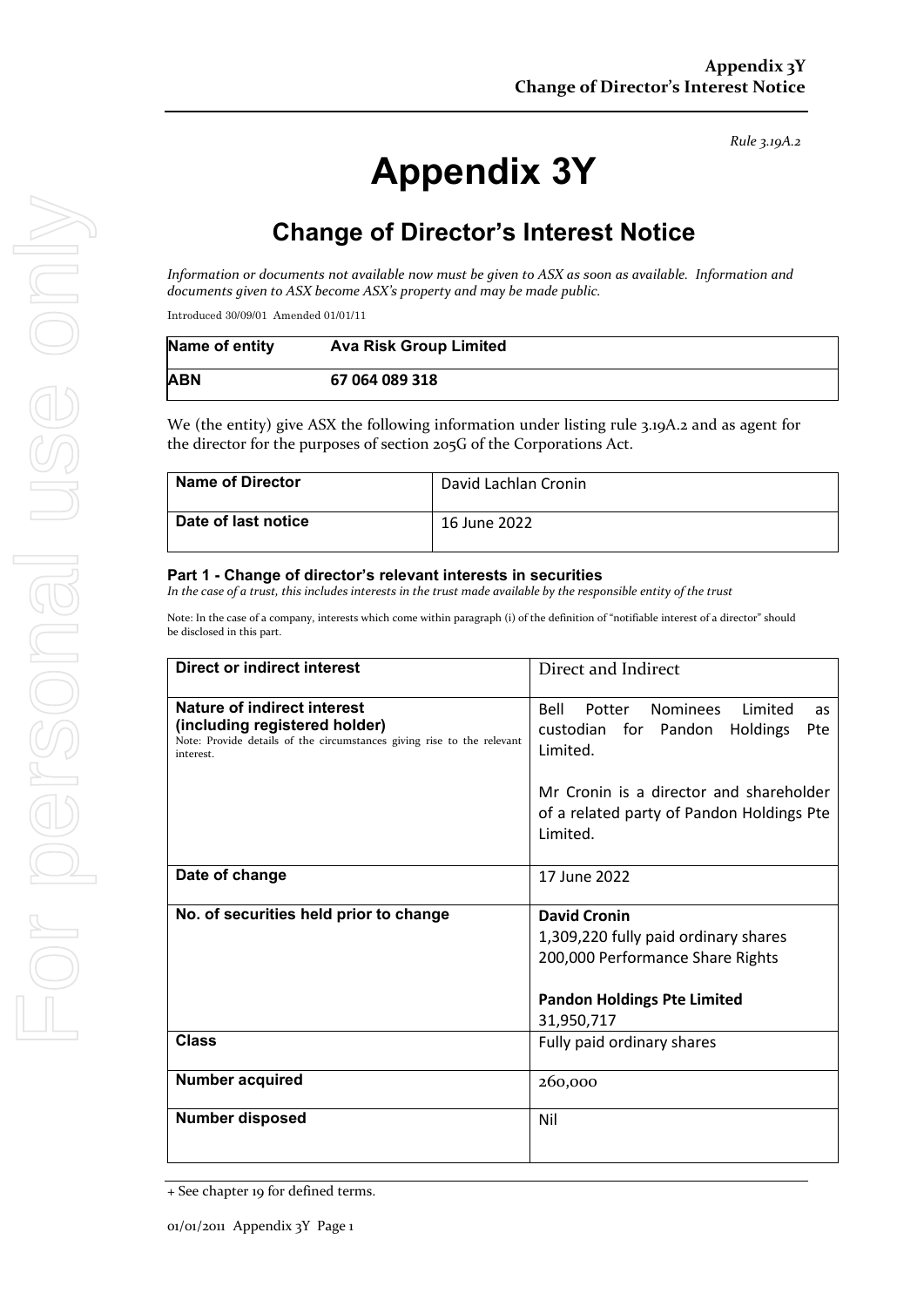| <b>Value/Consideration</b><br>Note: If consideration is non-cash, provide details and estimated<br>valuation                                                            | \$0.19019 per share                  |
|-------------------------------------------------------------------------------------------------------------------------------------------------------------------------|--------------------------------------|
| No. of securities held after change                                                                                                                                     | <b>David Cronin</b>                  |
|                                                                                                                                                                         | 1,569,220 fully paid ordinary shares |
|                                                                                                                                                                         | 200,000 Performance Share Rights     |
|                                                                                                                                                                         | <b>Pandon Holdings Pte Limited</b>   |
|                                                                                                                                                                         | 31,950,717                           |
| Nature of change<br>Example: on-market trade, off-market trade, exercise of options, issue of<br>securities under dividend reinvestment plan, participation in buy-back | On Market Purchase                   |

### **Part 2 – Change of director's interests in contracts**

Note: In the case of a company, interests which come within paragraph (ii) of the definition of "notifiable interest of a director" should be disclosed in this part.

| <b>Detail of contract</b>                                                                                                                                                      | Nil |
|--------------------------------------------------------------------------------------------------------------------------------------------------------------------------------|-----|
| <b>Nature of interest</b>                                                                                                                                                      |     |
| Name of registered holder<br>(if issued securities)                                                                                                                            |     |
| Date of change                                                                                                                                                                 |     |
| No. and class of securities to<br>which interest related prior to<br>change<br>Note: Details are only required for a contract in<br>relation to which the interest has changed |     |
| <b>Interest acquired</b>                                                                                                                                                       |     |
| <b>Interest disposed</b>                                                                                                                                                       |     |
| <b>Value/Consideration</b><br>Note: If consideration is non-cash, provide details<br>and an estimated valuation                                                                |     |
| Interest after change                                                                                                                                                          |     |

## **Part 3 –** +**Closed period**

<sup>+</sup> See chapter 19 for defined terms.